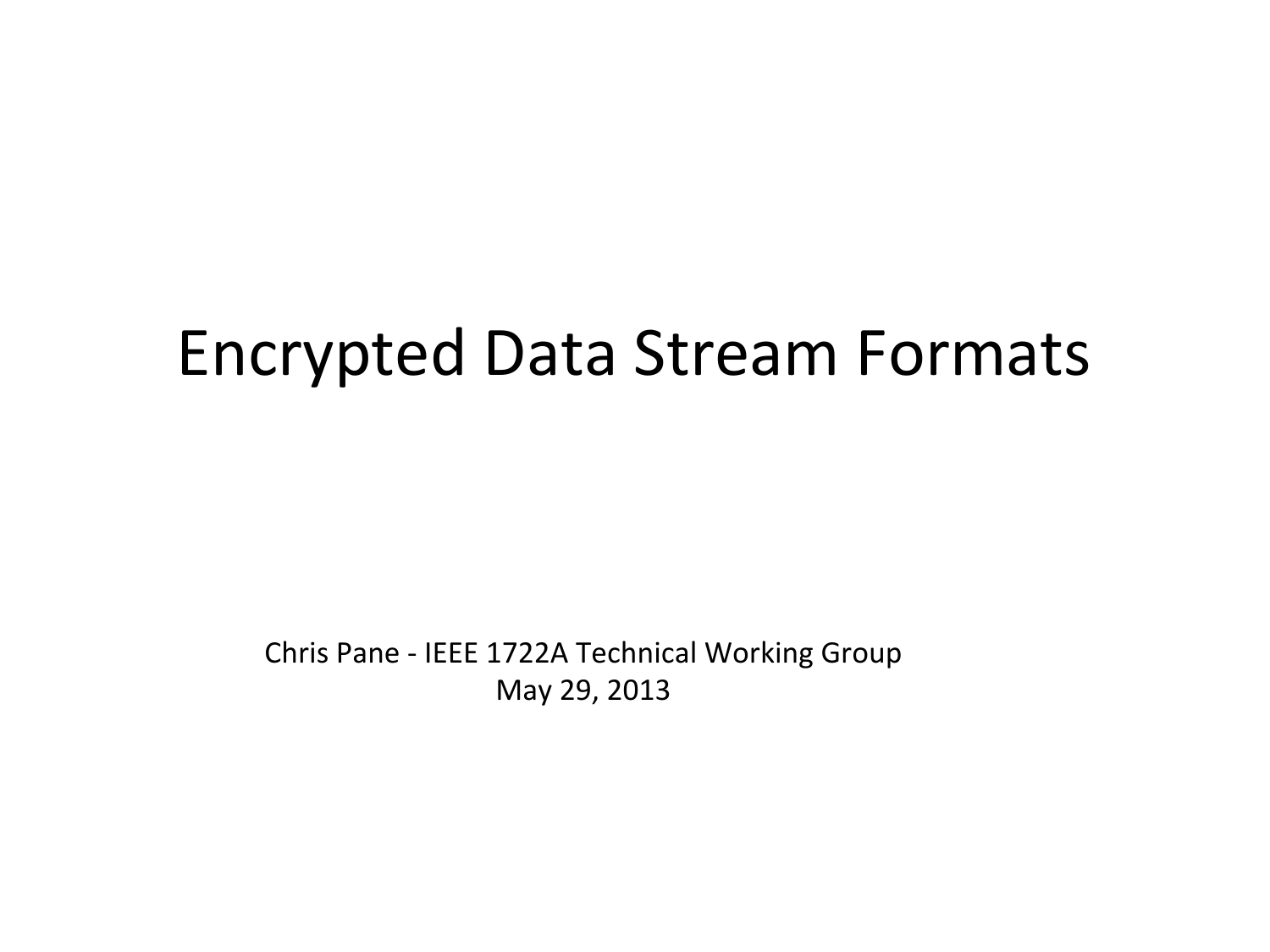## Justification & Goals of Proposed Format

- Currently proposed encryption solution encrypts entire packet.
	- Great for command traffic (i.e. IEEE 1722.1).
	- Not ideal for data streams.
		- Adds a minimum of 12 extra bytes per packet which reduces maximum number of streams on network by 10-20 percent (AM824, 48K, single channel streams).
		- The proposed encryption method, Elliptic Curve Cryptography (ECC) is not well suited to higher rate traffic (data).
			- Too computationally complex  $-$  In many cases, CPU's would require additional hardware acceleration.
- Proposed solution Goals
	- All specified 1722A Formats could be made to leverage the proposed encryption scheme.
	- Protect the data payload while sacrificing minimal stream capacity (adding only 4 bytes).
	- Reduce computational burden on talker/listeners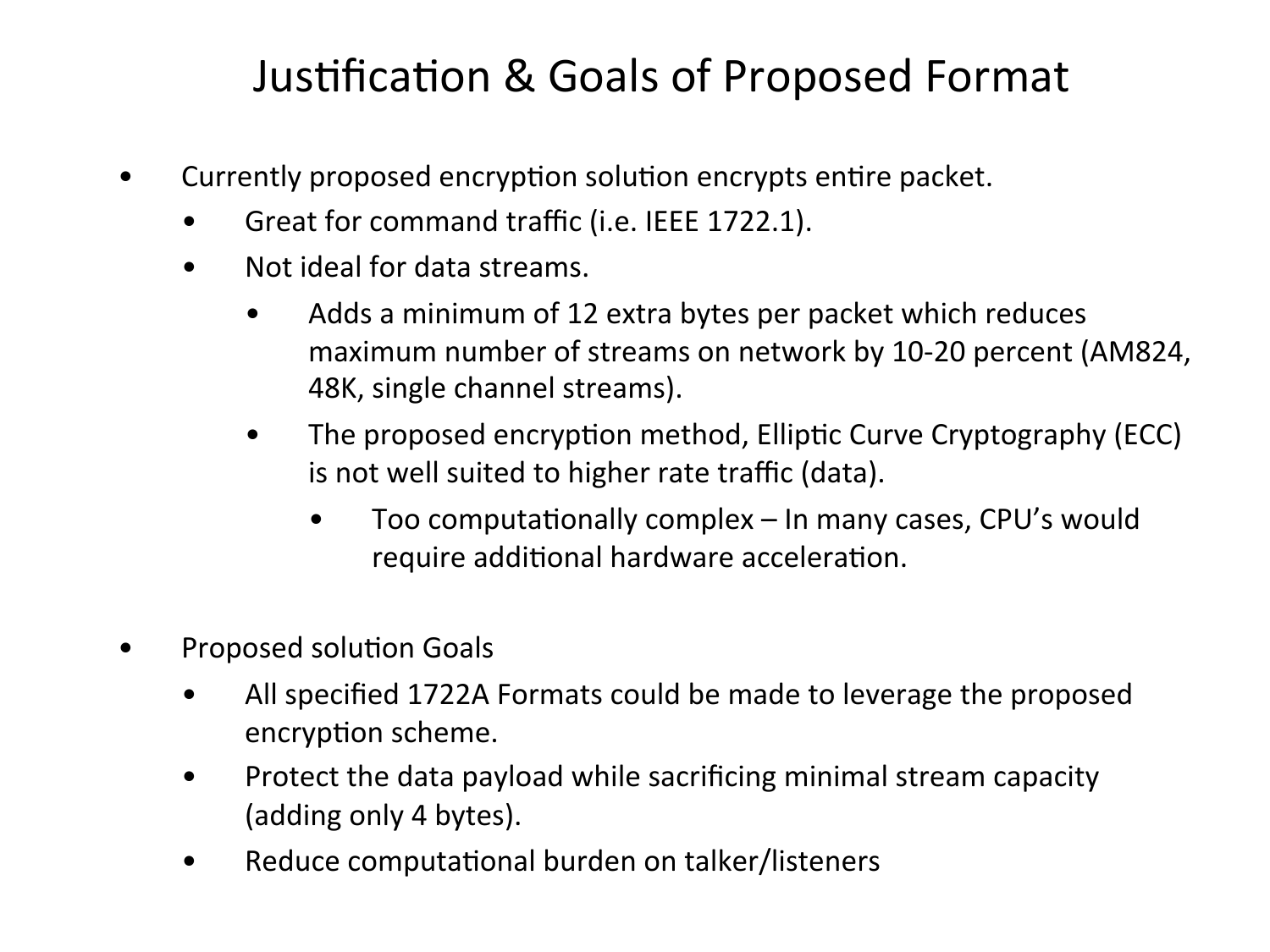## Proposed PDU Format